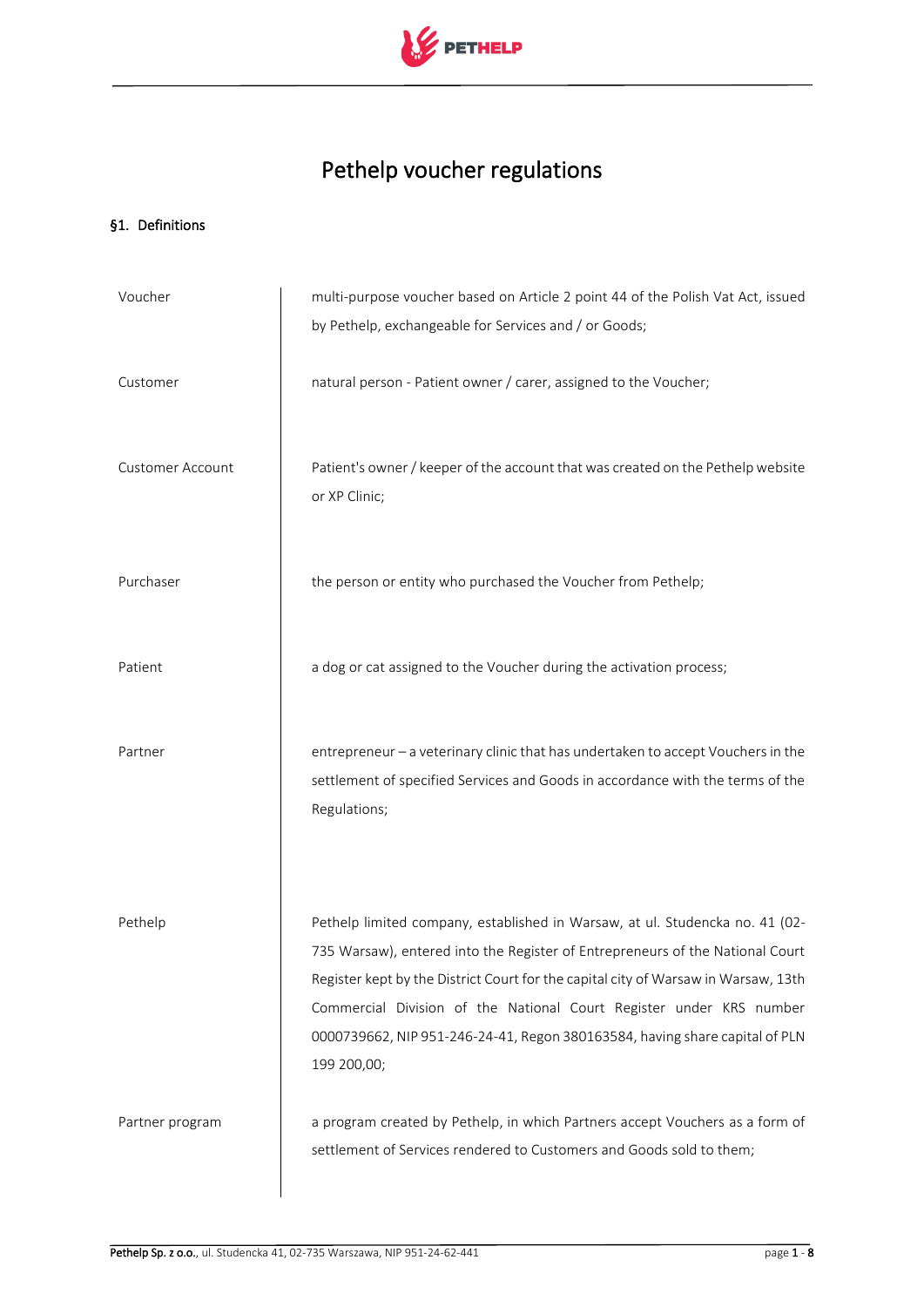

| Goods    | goods offered by Partners, for which the Customer may pay during the term of |
|----------|------------------------------------------------------------------------------|
|          | the Agreement using Vouchers;                                                |
|          |                                                                              |
| Services | services provided by Partners for which the Customer may pay during the term |

of the Agreement using Vouchers;

§2. Basic information

- 1. The issuer of Bills is Pethelp.
- 2. The voucher is a 'voucher for various purposes' within the meaning of Article 2 point 44 of the Polish VAT Act and has an electronic form.
- 3. The voucher can only be exchanged for Services and Goods offered by Partners during its validity period.
- 4. Each voucher has a unique code assigned to it, allowing its accurate identification.

### §3. How to buy a voucher

- 1. When buying a gift voucher, you must choose whether the patient will be a cat or a dog. A voucher intended for a dog cannot be activated for a cat - and vice versa.
- 2. You can only exchange vouchers for specific Services and / or Pethelp Goods. A description of Vouchers, covering the scope and number of specific Services and / or Goods for which you can exchange them, is available here: [www.pethelp.pl](http://www.pethelp.pl/)
- 3. We issue various types of Vouchers with which you can settle Services and Goods. The scope and number of Services and Goods, within individual Vouchers, also vary.
- 4. We do not issue vouchers (replacement vouchers or duplicates) if you lose or otherwise lose your voucher.
- 5. At the time of purchase of the Voucher (e.g. by choosing the "Buy and pay" option) or other equivalent, you undertake to transfer to Pethelp the amount of money indicated in the voucher's description, in the payment method selected from Pethelp's options. Pethelp acquires the funds transferred by the Buyer upon receipt.
- 6. You can be a Voucher Buyer provided that you have the capacity to perform legal actions to the extent sufficient to purchase the Voucher in the light of applicable regulations.

#### §4. How to activate the voucher and assign it to the patient

- 1. Voucher activation is carried out electronically, via the website www.pethelp.pl. The voucher is activated by the customer.
- 2. To activate the voucher, you must assign it to a specific patient. You cannot change the Patient assigned to the Voucher.
- 3. When activating the Voucher, you must provide:
	- a. Customer's email address;
	- b. the customer's mobile number;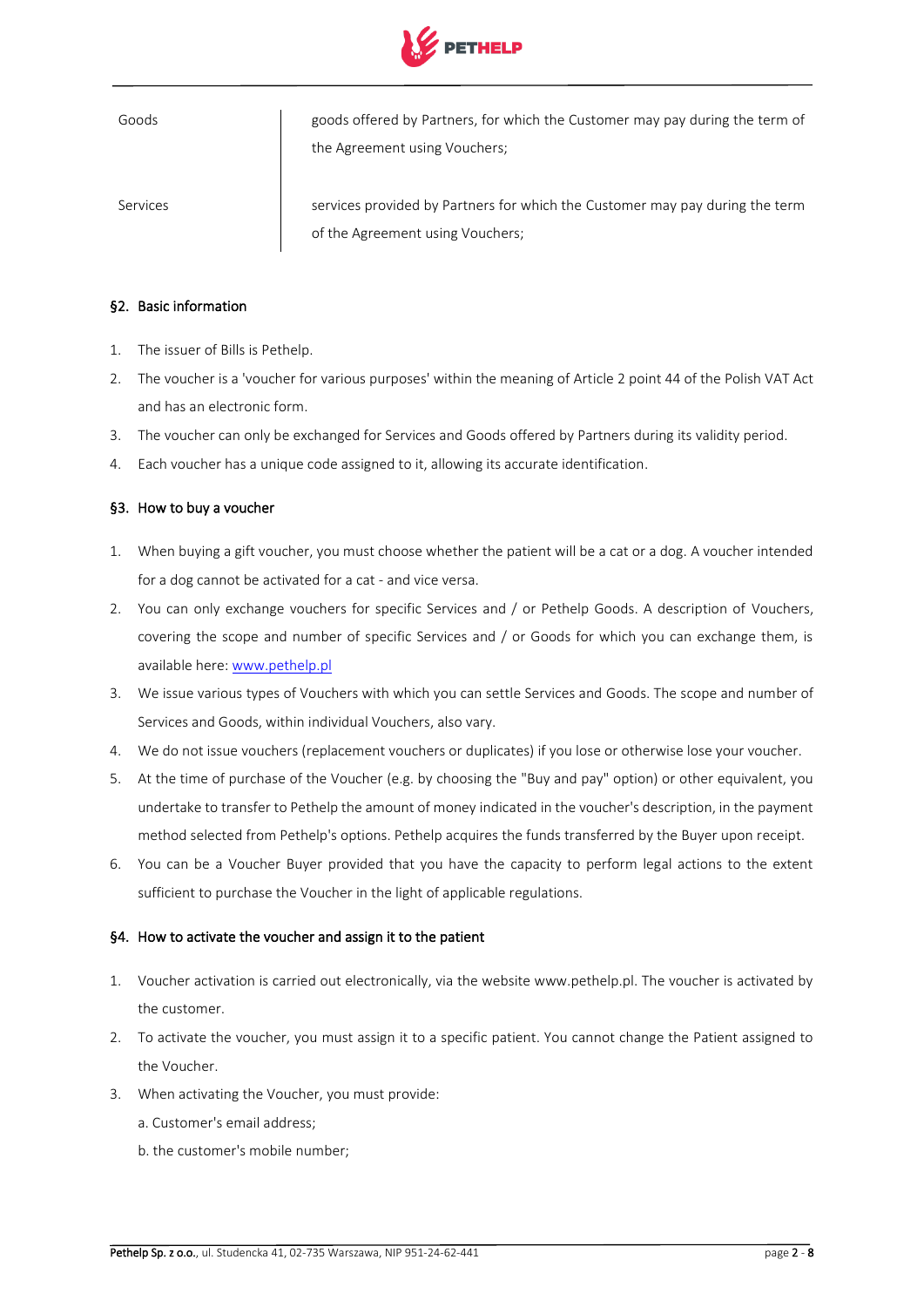

c. Patient's electronic identification number (micro-chip) to which the Services will relate, settled with a Gift Certificate.

4. In the case of Patients who do not have a micro-chip number, it will be necessary to provide the Customer's PESEL number and attach a description of the Patient, i.e.

a. name;

b. breed;

c. century;

d. coat;

e. size;

f. special features (if any);

g. photographs of the animal.

5. . If you do not provide the data indicated in point 3 and 4, or you do not agree to their processing by Pethelp and Partners, you will not be able to create a Customer Account and activate the Gift Certificate.

6. A Customer Account is created during the activation of the Voucher. If you are already our customer, you can assign a voucher to an existing customer account.

7. During the activation of the Voucher, you must agree to send technical information regarding the use of Vouchers, via SMS, to the phone number and e-mail address provided by you, to the e-mail address provided by you. Lack of such consent prevents creating a Customer Account and activating the Voucher.

8. During the activation of the Voucher, you must agree that the Partner with whom the Service or Good has been settled using the Voucher should inform Pethelp about: with which Partner, when and what Service or Good have been settled with the use of the Voucher. You must also agree to provide Pethelp with detailed information and documentation regarding the Service provided in the event of a dispute as to whether the Service has been performed or has been properly performed. Lack of such consent prevents the creation of a Customer Account and activation of the Voucher.

## §5. I used Bon. What's next?

- 1. After each settlement of a Service or Good using a Gift Certificate:
	- a. on the Customer's Account we note the fact of using the Voucher, type of Service or Good that has been settled using the Voucher, details of the Partner with whom the settlement took place and the day of settlement;
	- b. you will receive from us information about the settlement of the Service or Good using the Gift Certificate via SMS;
	- c. we will send you information on the settlement of the Service or Good using the Voucher via email.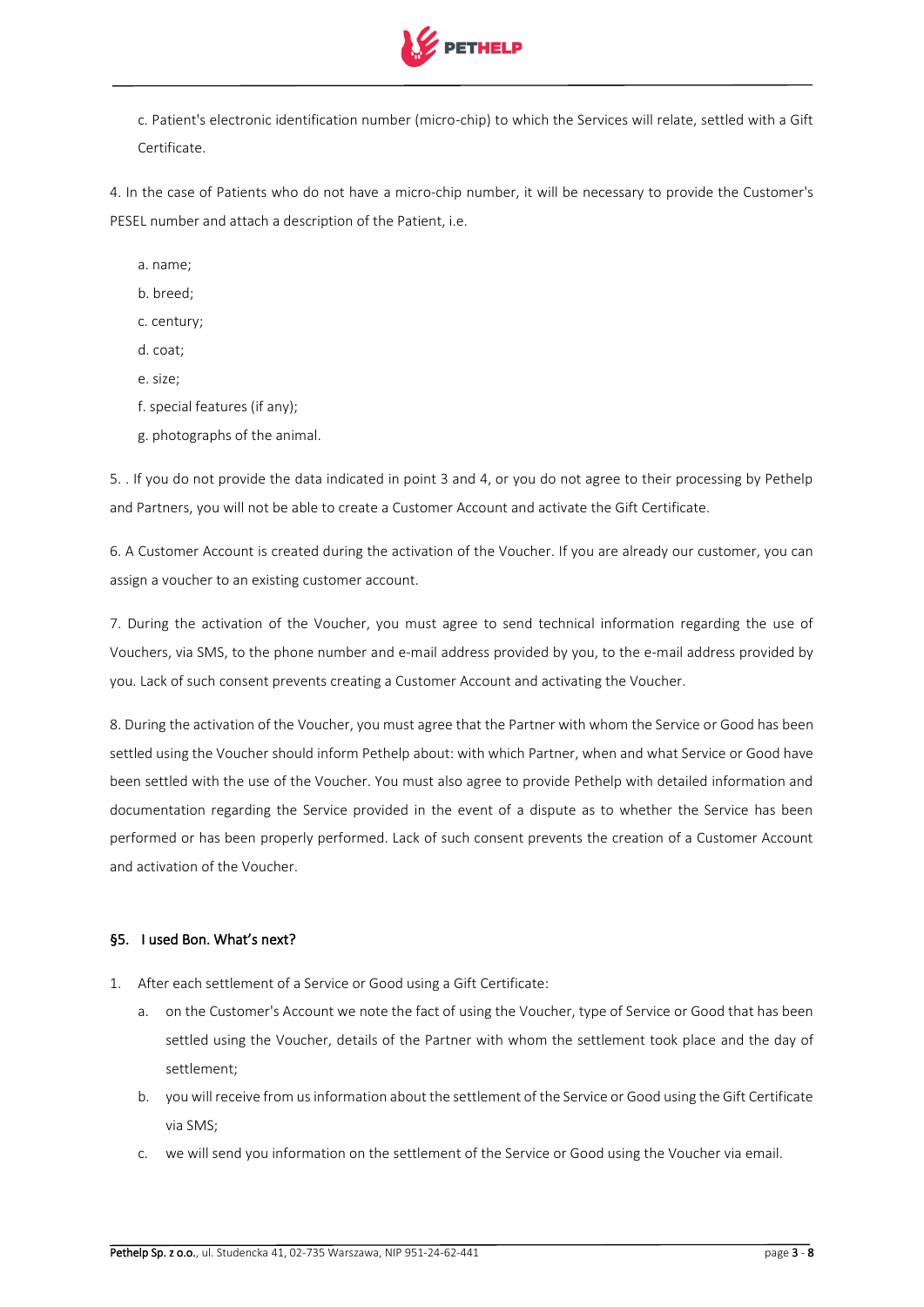

2. Information on the number and type of Services and Goods remaining to be used for a specific Voucher can be found on the Customer's Account.

## §6. The term of validity

1. The voucher has a validity period of 12 months from the date of its purchase (regardless of the date of its activation) - unless Bon's description clearly indicates otherwise.

2. The voucher's validity period is displayed during purchase and cannot be extended.

3. In the event of the expiry of the Voucher, the Buyer or the Customer shall not have the right to demand from Pethelp a refund to Pethelp.

4. Information on the expiry date of your voucher can be found on the Customer Account.

## §7. Implementation of the voucher - detailed information

1. You can only exchange vouchers for the number of specific Services and / or Goods indicated in their description.

2. The voucher cannot be exchanged for another Voucher or for money.

3. The voucher is not refundable - except for cases directly indicated in the Regulations or when purchasing the Voucher.

4. Services and Goods can be purchased using the Voucher only from Partners.

5. The list of Partners and the Services and Goods they offer is variable. Different Partners may offer a different range of Services and Goods that you can purchase using a Gift Certificate.

6. You can settle accounts using the Service and Goods Voucher with any Partner who offers such a possibility.

7. The current list of Partners and Services and Goods that can be purchased from them using the Gift Certificate can be found at www.pethelp.pl/placowki. The list is for information purposes only. If for any reason you will not be able to purchase a specific Service or Good from a specific Partner, please let us know. We will show you another Partner with whom you will be able to purchase the Service or Product you are interested in using the Gift Certificate.

8. The decision whether the Service or Good is to be settled using the Gift Certificate is made solely by the Customer.

9. By using the Voucher, you account for a specific Service and / or Good regardless of any differences in their price

at the selected Partner. You do not have to pay extra for a Service or Good settled using a Gift Certificate. At the same time, you are not entitled to any refunds in cash or any other form.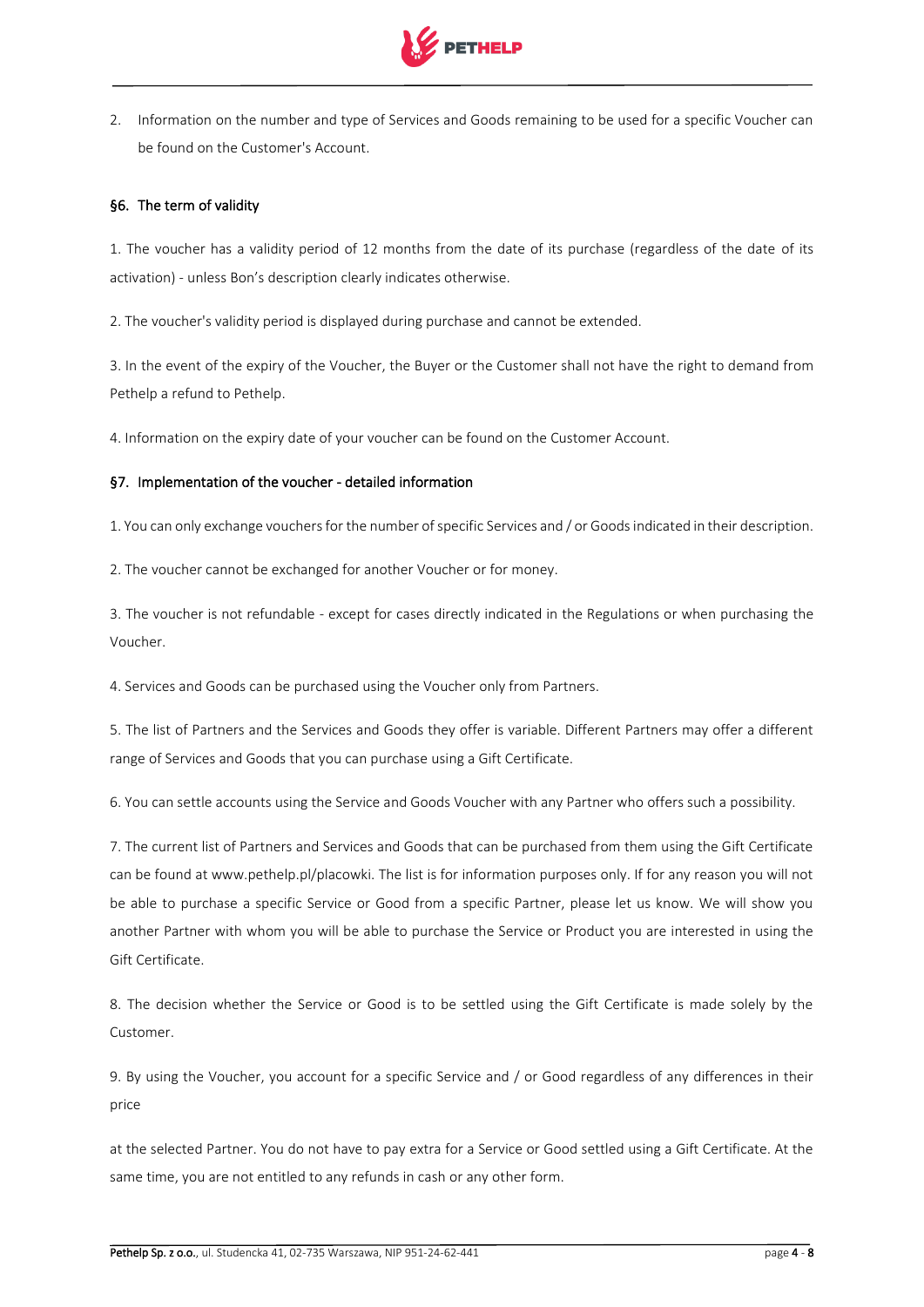

10. Inform the Partner that you want to settle accounts using the Voucher, before performing the Service or purchasing the Good.

11. Settlement of the Service or Good using the Gift Certificate takes place upon acceptance of the Gift Certificate by the Partner. This is done electronically and is immediately recorded on the Customer Account.

12. The voucher does not guarantee the availability of the Service or Good at any time at each Partner. To find out the available dates, contact the Partner directly.

13. Remember that each Partner may have slightly different rules and regulations related to the provision of Services and the sale of Goods.

14. The purchaser may withdraw from the voucher upon confirmation of the patient's death by a certificate released by veterinary clinic. Then, the purchaser (in the case of a Voucher with a cyclical monthly payment) is obliged to settle the payment for all unpaid Services and Goods that have been used so far as part of the acquired Voucher. Other cases will be considered individually by Pethelp.

# §8. Restrictions on the use of vouchers, permanent or temporary deactivation of the Voucher

1. Using the Voucher, you can settle only one Service of the same type in one day.

2. Gift vouchers may only be used by individual customers - natural persons. You may not use Vouchers if you have dogs and / or cats in connection with your business, in particular if you are breeding animals or have them for other business or scientific purposes.

3. Services settled using a Gift Certificate may only be provided to the Patient to whom the Gift Certificate is assigned. The Service Voucher provided to any other animal cannot be settled.

4. During the Voucher's validity period, one animal cannot be assigned to more than one Voucher, unless

Bon's description clearly indicates otherwise.

5. A Voucher cannot be assigned to an animal during the validity period of another Voucher assigned to that animal. This is not possible even if the previous Voucher no longer contains any Services and Goods to be used unless the voucher description clearly indicates otherwise.

6. Any trading of Vouchers is not allowed, unless this possibility results from a separate agreement

from Pethelp. This applies to commercial or other professional turnover, especially in the context of business operations.

7. It is not allowed to provide false or third-party data - including address details, contact details or payment details.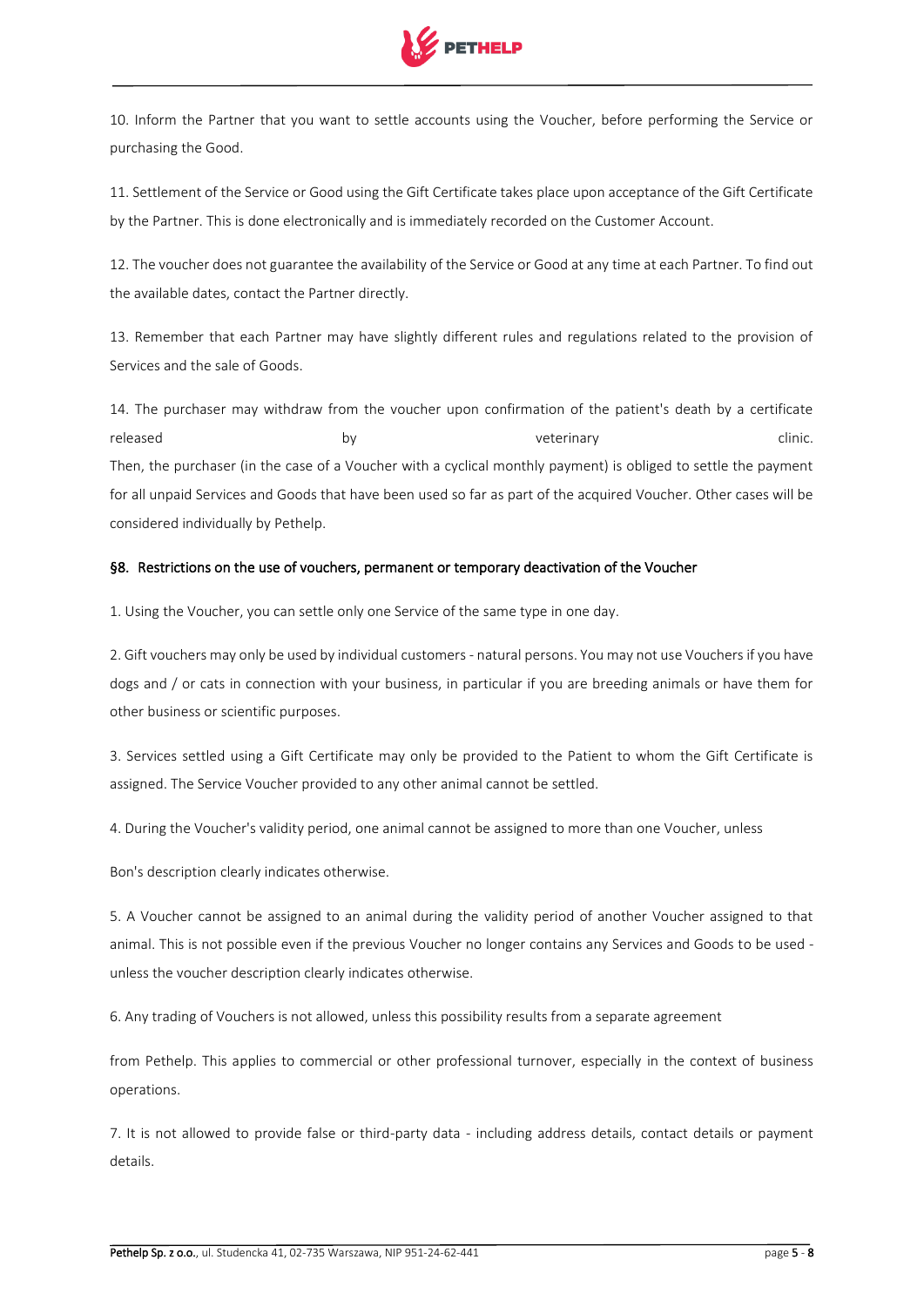

8. Each Voucher is assigned a unique code that allows you to identify the type of Voucher and its credibility

and distribution method. Activation of a voucher that is not from Pethelp is not possible. If you attempt to activate a Gift Certificate from an illegal source, Pethelp will invalidate and deactivate the Gift Certificate without any right to a refund or any other benefits.

9. The voucher can be activated only after paying for it.

10. Buyers have the option of paying for the Voucher in tranches. The cash owed to Pethelp will then be transferred in portions, on set dates. In the event of a delay in the transfer of any part of the funds, Pethelp may temporarily deactivate the voucher until the outstanding part of the funds has been received. Temporary deactivation of the Voucher does not affect its validity.

11. If Pethelp becomes aware of the purchase or use of the Voucher in a way that violates the Regulations or generally applicable laws, he may annul and deactivate the Voucher without the right to a refund or any other benefits.

12. In the event of the death of the Patient during the validity period of the Voucher for one Patient, after confirming this fact with an appropriate certificate from a veterinarian, Pethelp allows the Purchaser to change the Patient assigned to a given Voucher, provided that only unused services remain to be used under a given Voucher. Pethelp may also offer a solution individually agreed with the Buyer, after analyzing the current use of the Voucher.

13. In the event of the death of the Patient during the validity period of the Voucher for more than one Patient, after confirming this fact with an appropriate certificate from a veterinarian, Pethelp allows the Purchaser to change the Patient assigned to the Voucher in such a way that the deceased Patient is replaced by a new Patient indicated by the Purchaser . Pethelp may also offer a solution individually agreed with the Buyer, after analyzing the current use of the Voucher.

14. If Pethelp finds out about the purchase or use of the Voucher in a way that violates the Regulations or generally applicable regulations, it may cancel and deactivate the Voucher without the right to a refund or any other benefits. Moreover, if, for any reason, the entire amount due for the purchase of Voucher has not been paid to Pethelp, the deactivation of Voucher for the reasons indicated in the preceding sentence shall not exclude the obligation to pay the full amount due to Pethelp.

#### § 9. Responsibility

1. Services are provided and Goods are sold by Partners on their own behalf and on their own account.

- 2. The Partner is responsible for all Services rendered by the Partner to Customers and Patients.
- 3. Pethelp shall not be liable for any failure or improper performance of any Services by the Partner.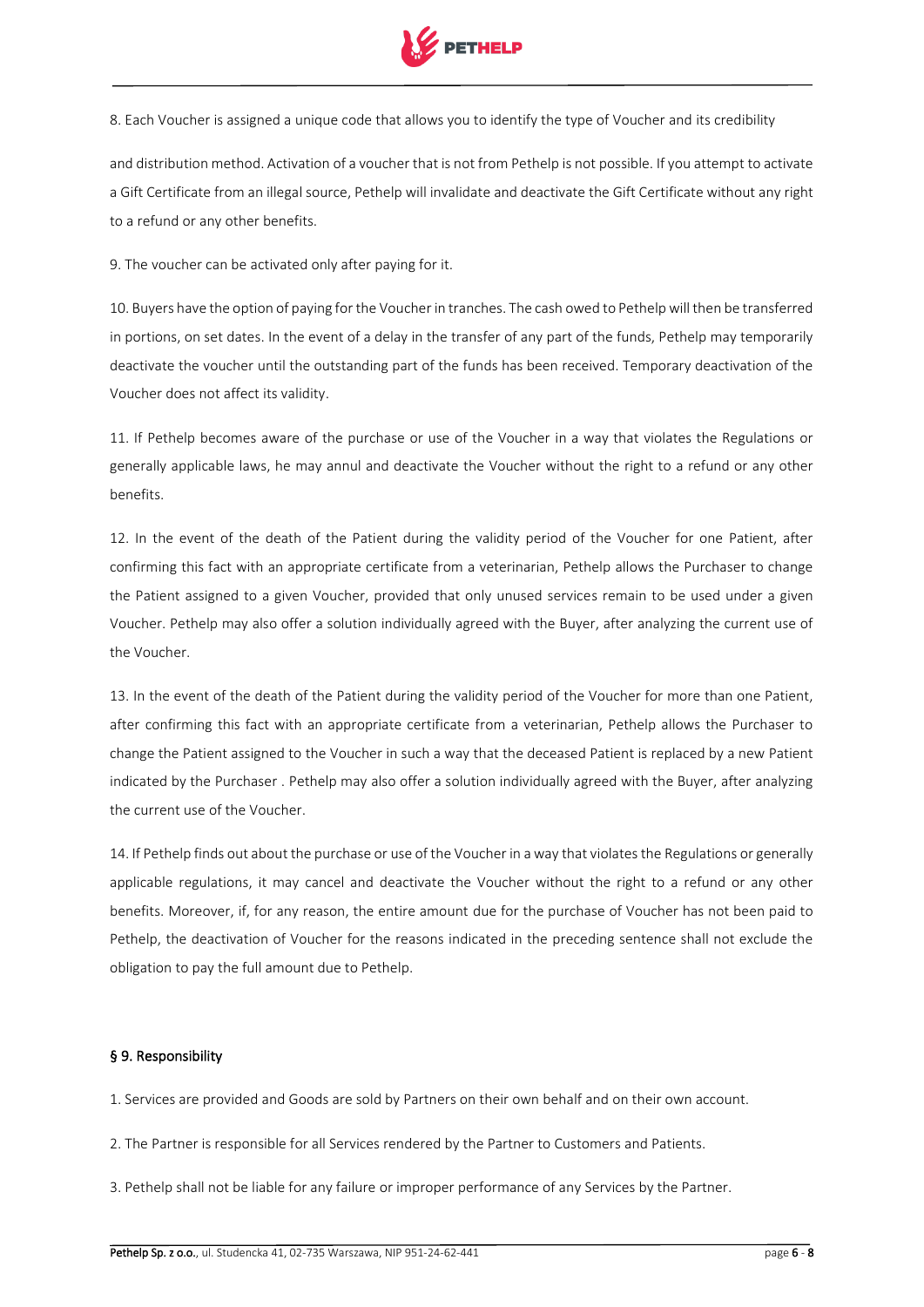

4. Services and Goods settled with Pertner using a Voucher are subject to the same rules in the following areas:

- warranty
- non-compliance with the contract
- complaints

as Services and Goods settled by this Partner in a different way. If there are grounds for reimbursement by the Partner of the remuneration collected during the voucher's validity period, this can only be done by restoring the possibility of settling the given Service or Good using the Voucher.

5. Pethelp does not provide any Services or sell any Goods.

6. Complaints and claims related to non-performance or improper performance of the Service or non-compliance of the Goods with the contract, should be reported directly to the Partner.

7. Send complaints to Pethelp related to:

- failure to deliver, function or malfunction of the Vouchers;
- the failure to provide, operate or malfunction of the unique security codes;
- the Customer Account not functioning or malfunctioning;
- incorrect entry in the Customer's account of the use of the Gift Certificate.

8. Complaints in matters referred to in point 7, send to Pethelp in writing to the following address: ul. Komisji Edukacji Narodowej 95, 02-777 Warsaw, or by e-mail to the following address: reklamacje@pethelp.pl.

9. Complaints in matters referred to in point 7 should contain:

- a. details of the person submitting the complaint, including his correspondence address or e-mail address;
- b. Voucher number (unless the complaint relates to its non-delivery);
- c. description of the reason and nature of the complaint.

10. If you make an incomplete complaint, Pethelp will ask you to complete it - provided that you provide contact details.

11. Pethelp undertakes to consider the complaint (which contains all the elements indicated in point 9 of this paragraph) within 14 days from the date of its receipt. Pethelp will inform you by registered mail or by e-mail about the acceptance of the complaint or the reasons for not considering it.

### §10. statements

1. By choosing the option "Buy and pay" or other tantamount to buying, depositing money or committing to make a payment, you declare that you have read the Regulations, understand its content, do not raise any objections to it and undertake to comply with it.